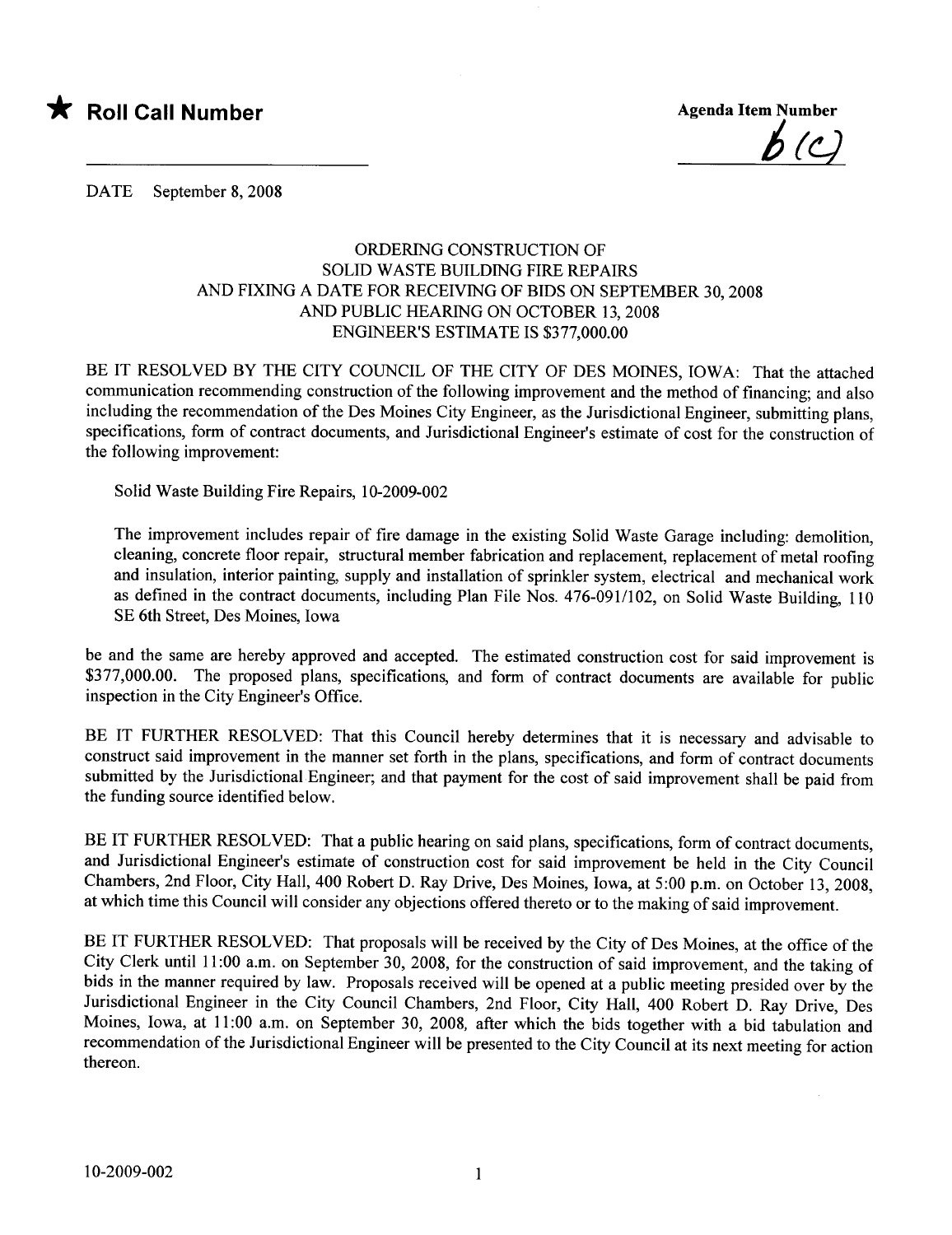

 $\bm{b}$ (c)

DATE September 8, 2008

BE IT FURTHER RESOLVED: That an appropriate Notice to Bidders and Notice of Public Hearing for said improvement be published in the Des Moines Register as provided and directed by Chapter 26 and/or 314, Code of Iowa.

(City Council Communication Number  $\sqrt{08.538}$  attached.)

Moved by to adopt.

FORM APPROVED: FUNDS AVAILABLE

Kathleen Vanderpo Deputy City Attorney

FUNDS AVAILA<br>Allen McKinley

Des Moines Finance Director

Funding Source: 8/9 Operating Budget, Solid Waste Building, OPR177, Being:  $M$  Funding Source: 8/9 Operating Budget, Solid Waste Business 77, Beings 77, Beings and Theorem in Section 17, Beings 17, Beings 17, Beings 17, Beings 17, Beings 17, Beings 17, Beings 17, Beings 17, Beings 17, Beings 17,

| <b>COUNCIL ACTION</b> | <b>YEAS</b> | <b>NAYS</b> | <b>PASS</b>     | <b>ABSENT</b> |  |  |
|-----------------------|-------------|-------------|-----------------|---------------|--|--|
| <b>COWNIE</b>         |             |             |                 |               |  |  |
| <b>COLEMAN</b>        |             |             |                 |               |  |  |
| <b>HENSLEY</b>        |             |             |                 |               |  |  |
| <b>KIERNAN</b>        |             |             |                 |               |  |  |
| <b>MAHAFFEY</b>       |             |             |                 |               |  |  |
| <b>MEYER</b>          |             |             |                 |               |  |  |
| <b>VLASSIS</b>        |             |             |                 |               |  |  |
| <b>TOTAL</b>          |             |             |                 |               |  |  |
| <b>MOTION CARRIED</b> |             |             | <b>APPROVED</b> |               |  |  |
|                       |             |             |                 |               |  |  |
|                       |             |             |                 |               |  |  |

I, Diane Rauh, City Clerk of said City Council, hereby certify that at a meeting of the City Council, held on the above date, among other proceedings the above was adopted.

IN WITNESS WHREOF, I have hereunto set my hand and affixed my seal the day and year first above written.

Mayor